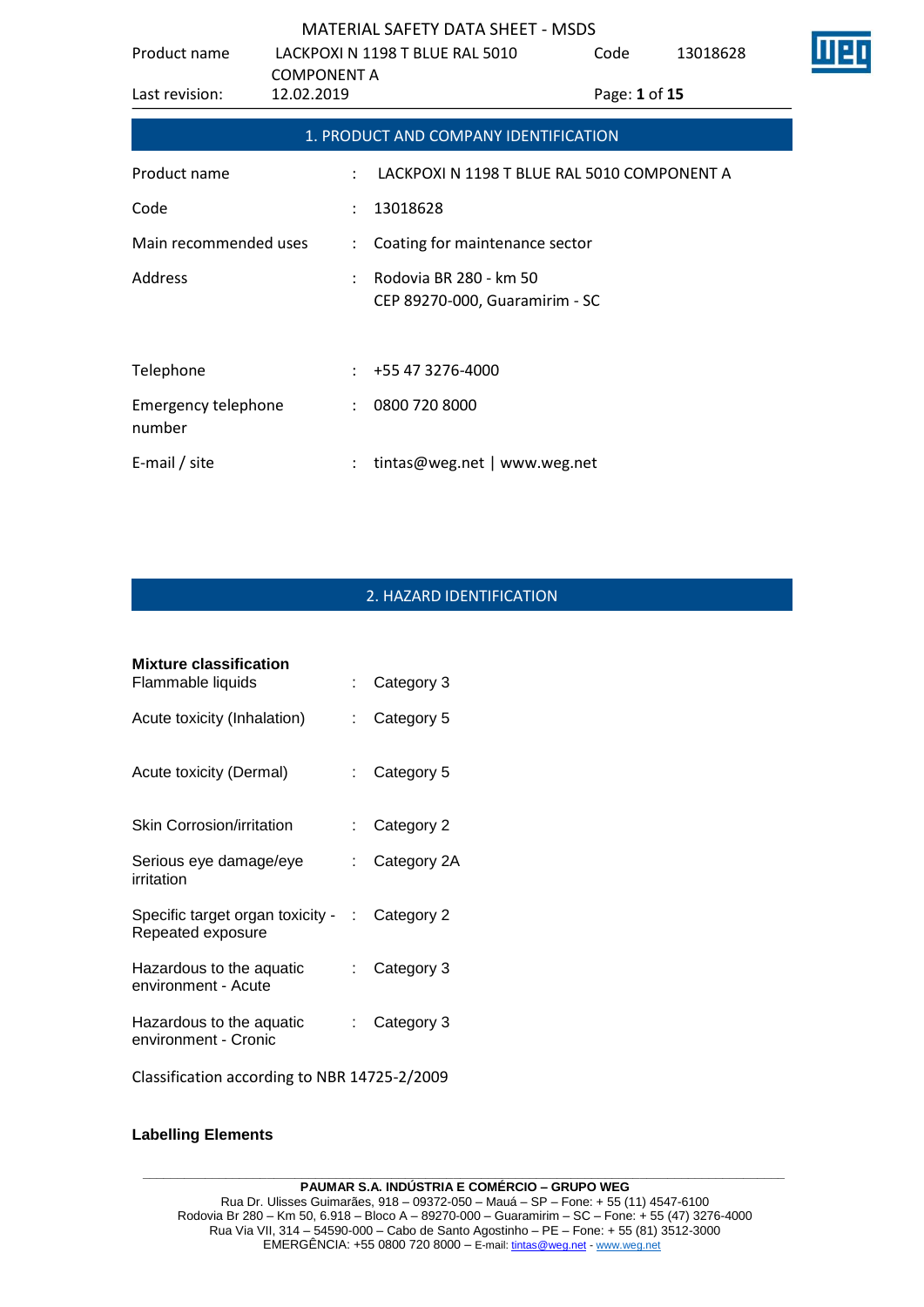| Product name           |                                  | <b>MATERIAL SAFETY DATA SHEET - MSDS</b><br>LACKPOXI N 1198 T BLUE RAL 5010                                                                                                                                                                                                                                                                                        | Code          | 13018628        |         |
|------------------------|----------------------------------|--------------------------------------------------------------------------------------------------------------------------------------------------------------------------------------------------------------------------------------------------------------------------------------------------------------------------------------------------------------------|---------------|-----------------|---------|
| Last revision:         | <b>COMPONENT A</b><br>12.02.2019 |                                                                                                                                                                                                                                                                                                                                                                    | Page: 2 of 15 |                 |         |
|                        |                                  |                                                                                                                                                                                                                                                                                                                                                                    |               |                 |         |
| <b>Warning phrase</b>  |                                  | Warning                                                                                                                                                                                                                                                                                                                                                            |               |                 |         |
| <b>Hazard phrases</b>  |                                  | H226 Flammable liquid and vapour.<br>H333 May be harmful if inhaled.<br>H313 May be harmful in contact with skin.<br>H315 Causes skin irritation.<br>H319 Causes serious eye irritation.<br>H373 May cause damage to organs through prolonged or<br>repeated exposure.<br>H402 Harmful to aquatic life.<br>H412 Harmful to aquatic life with long lasting effects. |               |                 |         |
| <b>Caution Phrases</b> |                                  | <b>Prevention:</b><br>P210 Keep away from heat, hot surfaces, sparks, open flames<br>and other ignition sources. No smoking.                                                                                                                                                                                                                                       |               |                 |         |
|                        |                                  | P233 Keep container tightly closed.                                                                                                                                                                                                                                                                                                                                |               |                 |         |
|                        |                                  | P240 Ground/bond container and receiving equipment.                                                                                                                                                                                                                                                                                                                |               |                 |         |
|                        |                                  | <b>Reaction:</b><br>P303+P361+P353 IF ON SKIN (or hair): Take off immediately<br>all contaminated clothing. Rinse skin with water/shower.                                                                                                                                                                                                                          |               |                 |         |
|                        |                                  | P304+P312 IF INHALED: Call a POISON CENTER or<br>doctor/physician if you feel unwell.                                                                                                                                                                                                                                                                              |               |                 |         |
|                        |                                  | P314 Get Medical advice/attention if you feel unwell.                                                                                                                                                                                                                                                                                                              |               |                 |         |
|                        |                                  | P337+P313<br>lf<br>eye<br>advice/attention.                                                                                                                                                                                                                                                                                                                        | irritation    | persists<br>get | medical |
|                        |                                  | P362+P364 Take off contaminated clothing and wash it before<br>reuse.                                                                                                                                                                                                                                                                                              |               |                 |         |
|                        |                                  | P370+P378 In case of fire: Use as chapter 5 of MSDS to<br>extinguish.                                                                                                                                                                                                                                                                                              |               |                 |         |
|                        |                                  | Storage:<br>P403+P235 Store in a well ventilated place. Keep cool.                                                                                                                                                                                                                                                                                                 |               |                 |         |
|                        |                                  | Treatmentand disposal of waste:<br>P501 Dispose of contents/container as chapter 13 of the<br>MSDS.                                                                                                                                                                                                                                                                |               |                 |         |
| <b>Other hazard</b>    |                                  | Can cause allergic reactions on the skin.<br>When heated above its flash point, this material will release<br>toxic vapors and flames, and can burn in open area if exposed                                                                                                                                                                                        |               |                 |         |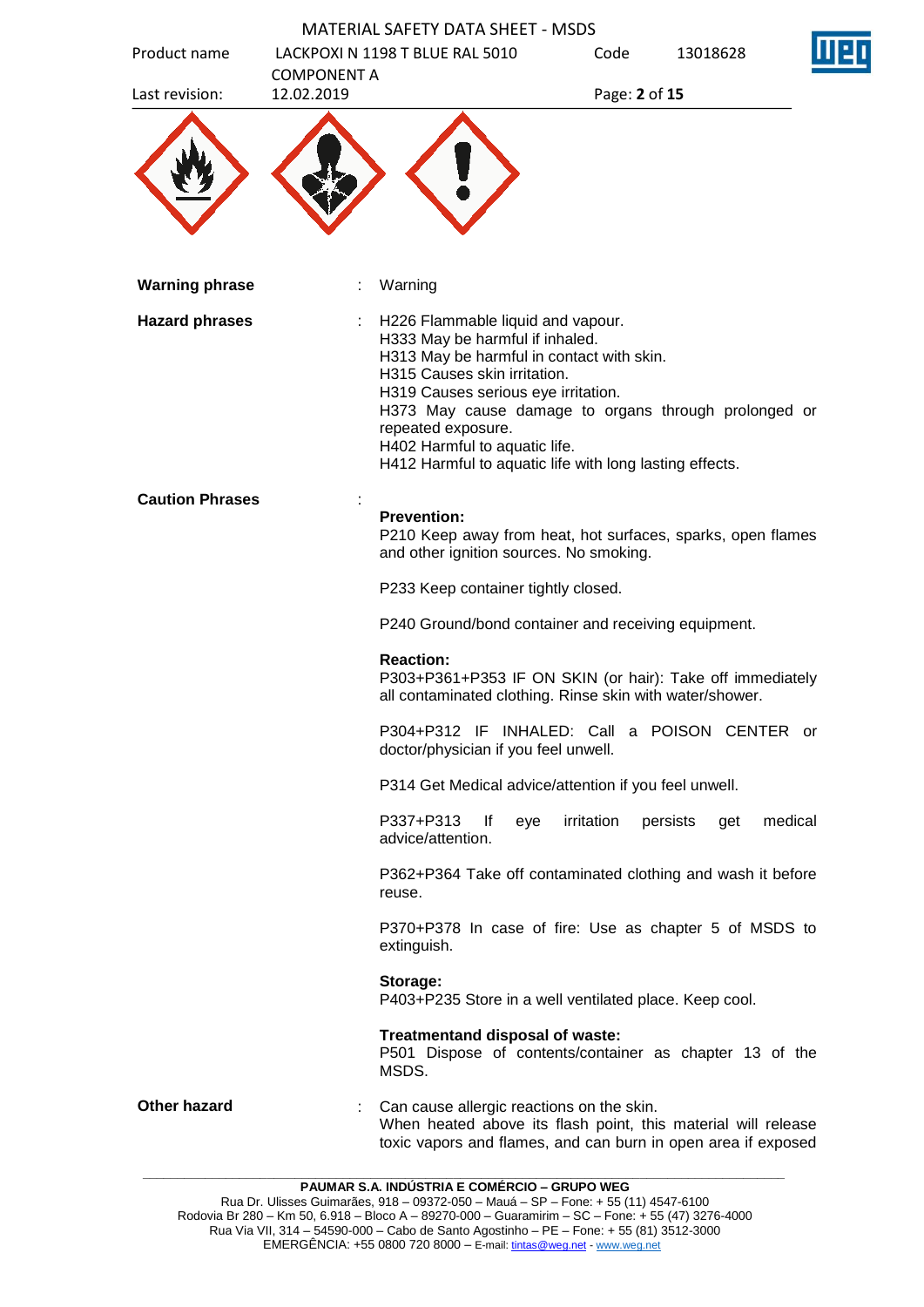| Product name   | LACKPOXI N 1198 T BLUE RAL 5010 | Code                        | 13018628 |
|----------------|---------------------------------|-----------------------------|----------|
|                | COMPONENT A                     |                             |          |
| Last revision: | 12.02.2019                      | Page: <b>3</b> of <b>15</b> |          |

to an ignition source.

Can cause allergic reactions on the skin.

When heated above its flash point, this material will release toxic vapors and flames, and can burn in open area if exposed to an ignition source.

### 3. COMPOSITION AND INFORMATION ABOUT THE INGRENDIENTS

**Product type:** : : : : : : Mixture

**Product type:** : : : : : : Mixture

#### **Ingrendients that contribute to danger:**

| Product name       | CAS No.        | Risck classification                                                                                                                                                                                                                                                                                           | Concentration [%] |
|--------------------|----------------|----------------------------------------------------------------------------------------------------------------------------------------------------------------------------------------------------------------------------------------------------------------------------------------------------------------|-------------------|
| SOLVENT XYLENE (S) | 1330-20-7      | Flammable liquids,<br>Category 3<br>Acute toxicity Dermal,<br>Category 4<br>Acute toxicity<br>Inhalation,<br>Category 4<br>Skin Corrosion/irritation<br>Category 2                                                                                                                                             | $>= 5 - < 10$     |
| ETHYL BENZENE      | $100 - 41 - 4$ | Flammable liquids,<br>Category 2<br>Acute toxicity Ingestion,<br>Category 5<br>Acute toxicity<br>Inhalation,<br>Category 4<br>Specific target organ<br>toxicity - Repeated<br>exposure,<br>Category 2<br>Hazardous to the<br>aquatic environment -<br>Acute,<br>Category 2<br>Aspiration hazard,<br>Category 1 | $>= 1 - 5$        |

### 4. FIRST AID MEASURES

**Inhalation** : Take the victim to fresh air, keeping them rested and warm. If breathing is irregular or has stopped, apply artificial respiration. Do not give anything orally. Seek medical

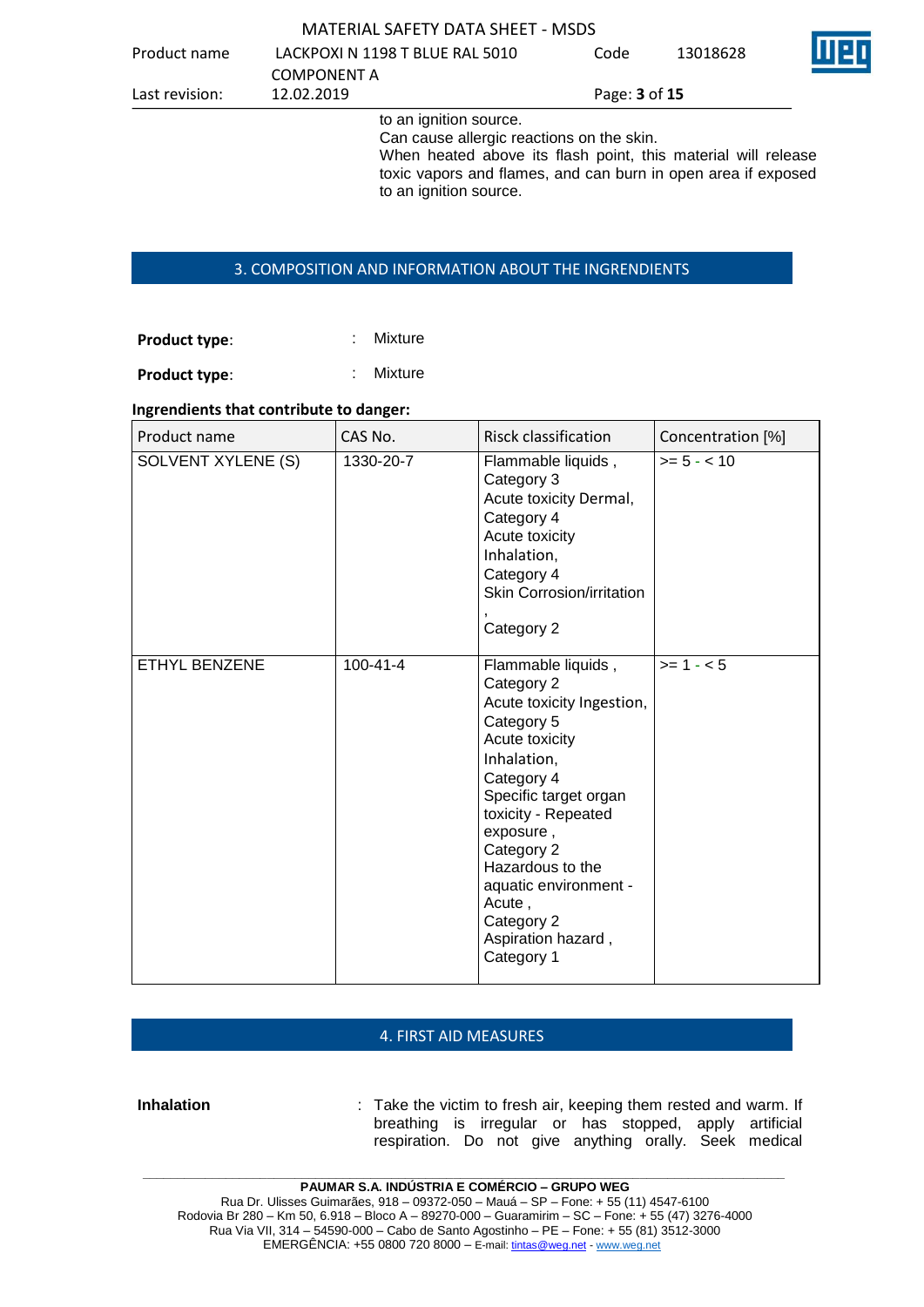| Product name                                                             |                                  | LACKPOXI N 1198 T BLUE RAL 5010                                                                                                                                                                                                                                                                                                                                                                                                                                                            | Code          | 13018628 | T |
|--------------------------------------------------------------------------|----------------------------------|--------------------------------------------------------------------------------------------------------------------------------------------------------------------------------------------------------------------------------------------------------------------------------------------------------------------------------------------------------------------------------------------------------------------------------------------------------------------------------------------|---------------|----------|---|
| Last revision:                                                           | <b>COMPONENT A</b><br>12.02.2019 |                                                                                                                                                                                                                                                                                                                                                                                                                                                                                            | Page: 4 of 15 |          |   |
|                                                                          |                                  | assistance immediately, bringing the product label whenever<br>possible.                                                                                                                                                                                                                                                                                                                                                                                                                   |               |          |   |
| <b>Contact with the skin</b>                                             |                                  | : Remove the product with vegetal oil (cooking oil) and then<br>wash the skin thoroughly with plenty of water. Do not use<br>solvents or thinners. Seek medical attention in case of any<br>irritation or other symptoms.                                                                                                                                                                                                                                                                  |               |          |   |
| <b>Contact with the eyes</b>                                             |                                  | : Remove contact lenses, if wearing any. Flush the eyes with<br>running water for at least 15 minutes, holding the eyelids<br>apart. Seek medical assistance immediately, bringing the<br>product label with you.                                                                                                                                                                                                                                                                          |               |          |   |
| Ingestion                                                                |                                  | Do not provoke vomiting. Consult with a doctor immediately.                                                                                                                                                                                                                                                                                                                                                                                                                                |               |          |   |
| <b>Most important symptoms</b><br>and effects, both acute and<br>delayed |                                  | : Headaches, dizziness, fatigue and in extreme cases, loss of<br>consciousness.                                                                                                                                                                                                                                                                                                                                                                                                            |               |          |   |
| Notes for the doctor                                                     |                                  | : Treat symptomatically. Do not induce vomiting because of risk<br>of aspiration of gastric contents into the lungs. Gastric lavage<br>is recommended when the patient ingests large quantities,<br>more than 5ml of the substance in its pure form. The toxic<br>potential of the quantity consumed must be evaluated in<br>relation to the risk of aspiration during gastric lavage.<br>Activated coal in solution could be useful. However, in some<br>cases the coal induces vomiting. |               |          |   |

# 5. FIRE-FIGHTING MEASURES

| Suitable extinguishing<br>methods                                   | $\therefore$ Water in mist form<br>Carbon dioxide (CO2)<br>Foam alcohol resistent<br>Dry chemical powder                                                                                                                                                                                                                                                                                                                                                                                                                                                                                                                                                                                                                    |
|---------------------------------------------------------------------|-----------------------------------------------------------------------------------------------------------------------------------------------------------------------------------------------------------------------------------------------------------------------------------------------------------------------------------------------------------------------------------------------------------------------------------------------------------------------------------------------------------------------------------------------------------------------------------------------------------------------------------------------------------------------------------------------------------------------------|
| <b>Extinguishing methods not</b> : Direct water jet.<br>recommended |                                                                                                                                                                                                                                                                                                                                                                                                                                                                                                                                                                                                                                                                                                                             |
| <b>Specific dangers</b>                                             | : Flammable liquid and vapour. Dangerous when exposed to<br>heat or ignition source. Exposed packaging to the fire may<br>rupture due to the increased pressure with risk of a<br>subsequent explosion. The vapours are havier than the air<br>and spread close to the ground and it can move to the ignition<br>source and provoke fire or backspace of the flames. Avoid the<br>accumulation of vapours in depressions on the ground,<br>manholes, basement etc. The vapours and/or the particles<br>finely divided (spray) may form explosive mixtures with the air.<br>In case of burning of the product, it forms carbon and nitrogen<br>compounds. The inhalation of these subproducts may cause<br>damage to health. |
| <b>Protective measures of the</b>                                   | The nersonnal involved in firefighting should wear self                                                                                                                                                                                                                                                                                                                                                                                                                                                                                                                                                                                                                                                                     |

#### **Protective measures of the fire fighting team.** : The personnel involved in firefighting should wear self contained breathing apparatus with positive pressure and full protection clothes.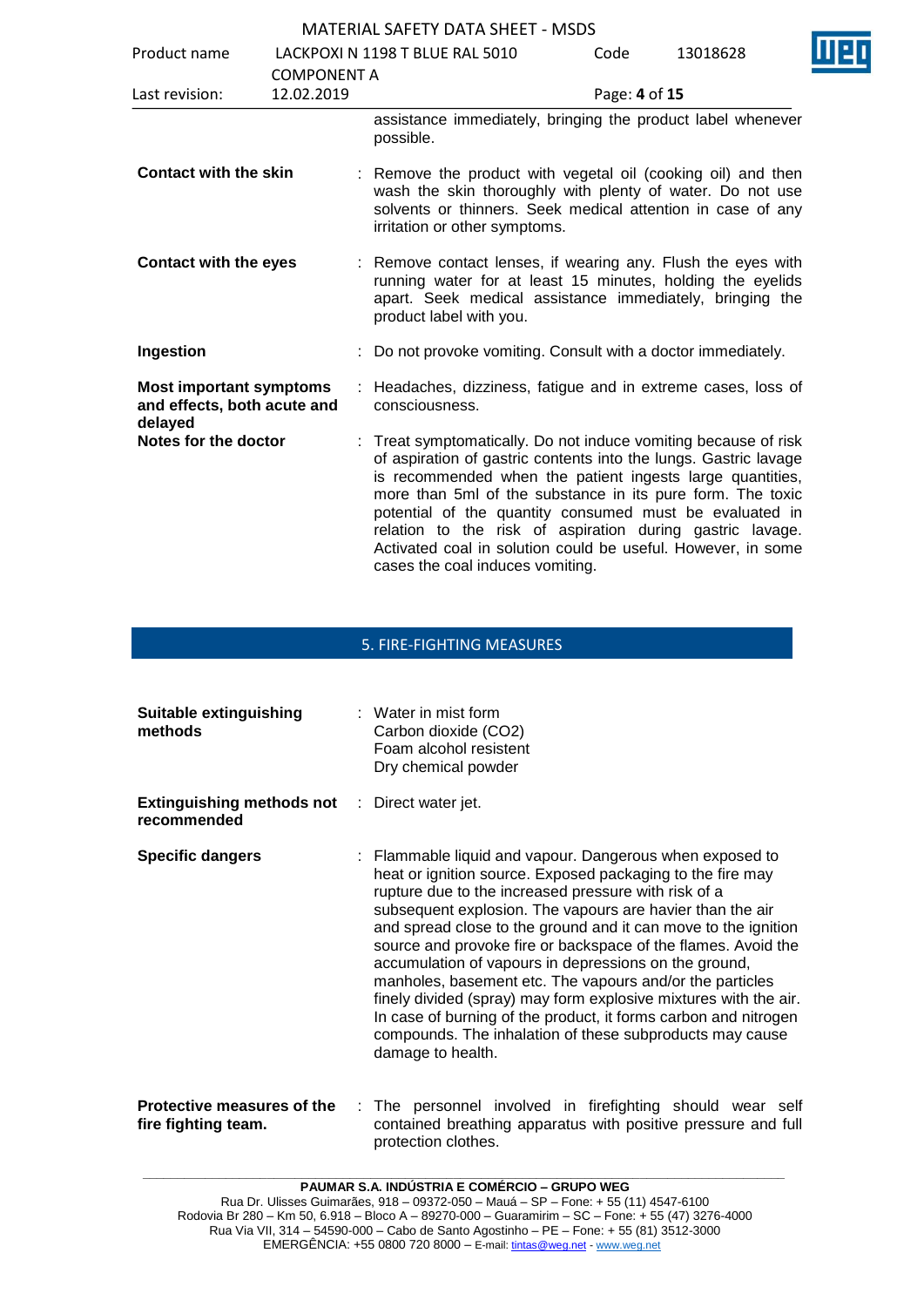|                         |                                  | <b>MATERIAL SAFETY DATA SHEET - MSDS</b>                                                                                                                                                                                                                                                                                                                                                                                                                                               |               |          |  |
|-------------------------|----------------------------------|----------------------------------------------------------------------------------------------------------------------------------------------------------------------------------------------------------------------------------------------------------------------------------------------------------------------------------------------------------------------------------------------------------------------------------------------------------------------------------------|---------------|----------|--|
| Product name            |                                  | LACKPOXI N 1198 T BLUE RAL 5010                                                                                                                                                                                                                                                                                                                                                                                                                                                        | Code          | 13018628 |  |
| Last revision:          | <b>COMPONENT A</b><br>12.02.2019 |                                                                                                                                                                                                                                                                                                                                                                                                                                                                                        | Page: 5 of 15 |          |  |
| <b>Specific methods</b> |                                  | : Evacuate and isolate the area. Approach from fire with wind at<br>your back. Fight the fire to a secure distance. Remove the<br>packaging of the product from the fire area if this can be made<br>with safety. Chill sideways with water in form of fog all the<br>closed packaging near the fire. Avoid that the resulting water<br>from fire fighting reaches drains or waterways. Use dikes to<br>contain this water and eliminate it according to environmental<br>regulations. |               |          |  |

# 6. SPILL / LEAK CONTROL PROCEDURES

#### **Personal precautions, protective equipment and emergency procedures**

| For the emergency service<br>staff                      | : If specialized clothing is needed to combat the leak/spillage,<br>Section 8 should be consulted. All precautions described in<br>the following section must be followed.                                                                                                                                                                                                                                                                                                                                                                                                                                                                                                                                                                                                           |
|---------------------------------------------------------|--------------------------------------------------------------------------------------------------------------------------------------------------------------------------------------------------------------------------------------------------------------------------------------------------------------------------------------------------------------------------------------------------------------------------------------------------------------------------------------------------------------------------------------------------------------------------------------------------------------------------------------------------------------------------------------------------------------------------------------------------------------------------------------|
| For staff who are not part<br>of the emergency services | : No action should be taken that may generate danger to<br>people without adequate training and<br>qualifications. Understand the dangers of leaked/spilled<br>products. Use appropriate personal protective equipment -<br>see section 8. Evacuate surrounding areas. Isolate area and<br>keep onlookers away. Do not touch or walk through spilled<br>material. Eliminate all sources of ignition. Avoid breathing<br>vapor or mist. Provide adequate ventilation if possible. Wear<br>appropriate respiratory mask when ventilation is inadequate.In<br>accordance with characteristics of the location and/or area<br>and in relation to the amount of spilled/leaked product,<br>additional emergency measures may be taken under the<br>supervision of a trained professional. |
| <b>Environmental precautions</b><br>÷.                  | Prevent the product or the water used in the service reaches<br>waterways,<br>channels, drains, or galleries. In case of significant spill, retain<br>spi<br>lled liquid with inert material such as sand or earth. In<br>approprieate,<br>use absorbent materials such as sawdust, rags, vermiculites,<br>etc.                                                                                                                                                                                                                                                                                                                                                                                                                                                                      |

#### **Methods and materials for containment and cleaning**

**Large spills / leaks** : Understand the dangers of leaked/spilled products.Approaching the site with the wind from behind.Stop leak if this can be done safely. Prevent from entering holes / depressions in the floor. If this happens to provide ventilation. Confine the spill in a dike away from the leak point for later disposal. Remove local packaging from the spills site. Use anti sparkling tools and explosion-proof equipment to collect the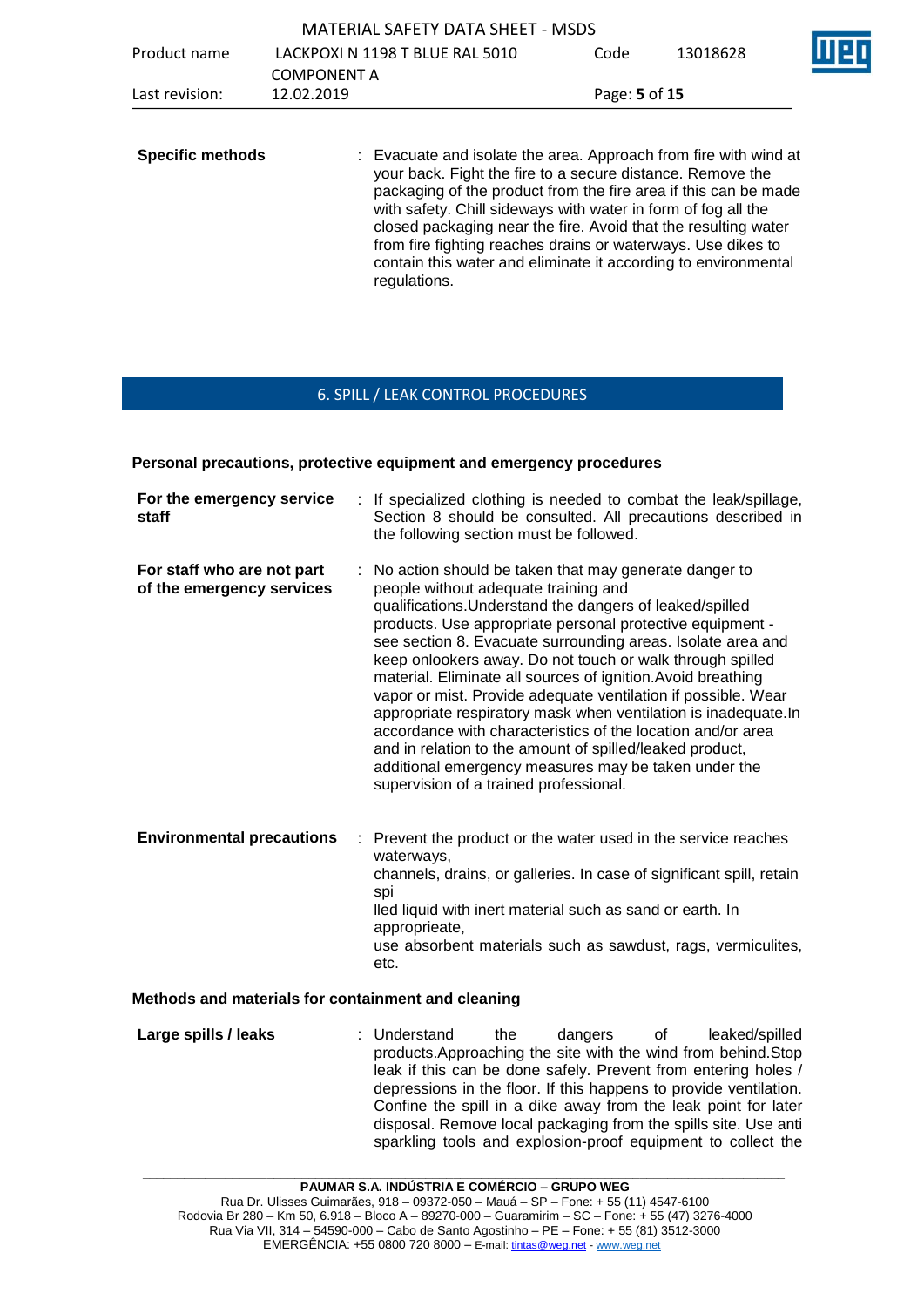| Product name                |                                  | LACKPOXI N 1198 T BLUE RAL 5010                                                                                                                                                                                                                                                                                                                                                                                                                                                                               | Code          | 13018628 |  |
|-----------------------------|----------------------------------|---------------------------------------------------------------------------------------------------------------------------------------------------------------------------------------------------------------------------------------------------------------------------------------------------------------------------------------------------------------------------------------------------------------------------------------------------------------------------------------------------------------|---------------|----------|--|
| Last revision:              | <b>COMPONENT A</b><br>12.02.2019 |                                                                                                                                                                                                                                                                                                                                                                                                                                                                                                               | Page: 6 of 15 |          |  |
|                             |                                  | product. All equipment used when handling the product must<br>be electrically grounded. Soak up with an inert dry material<br>(sand, vermiculite) placing the same in a suitable container for<br>later disposal - see chapter 13.                                                                                                                                                                                                                                                                            |               |          |  |
| <b>Small spills / leaks</b> |                                  | : Stop the leak if this can be done safely. Cover up spillage in a<br>tarp to prevent the spread by wind or rain. Use antifaiscantes<br>tools and explosion-proof equipment properly grounded to<br>collect the product. Place the material collected in dry, clean<br>and properly identified containers. Cap the container loosened<br>so removing them from the spill site. Avoid formation of dust.<br>Remove the packaging from the spill site. If there is product<br>disposal need refer to chapter 13 |               |          |  |
|                             |                                  | Contain and collect the material of the leak with absorbent<br>materials and non-combustible, such as sand, earth,<br>vermiculite, calcined diatomite, etc. in a waste container in<br>accordance with local regulations.                                                                                                                                                                                                                                                                                     |               |          |  |

# 7. HANDLING AND STORAGE

**Precautions for safe handling**

| <b>Instructions for safe</b><br>treatment | : Use individual protective equipment. Emergency showers and<br>eye wash basins must be installed in locations of use and<br>storage.                                                                                                                                                                                                                                                                                                                                                                                                                                                                                                                                                                                                                                                                                                                                                                                                                                                                                                                                                                                                                                                                                                                                                                                                                                                                                                                                                                                                                                                                                            |
|-------------------------------------------|----------------------------------------------------------------------------------------------------------------------------------------------------------------------------------------------------------------------------------------------------------------------------------------------------------------------------------------------------------------------------------------------------------------------------------------------------------------------------------------------------------------------------------------------------------------------------------------------------------------------------------------------------------------------------------------------------------------------------------------------------------------------------------------------------------------------------------------------------------------------------------------------------------------------------------------------------------------------------------------------------------------------------------------------------------------------------------------------------------------------------------------------------------------------------------------------------------------------------------------------------------------------------------------------------------------------------------------------------------------------------------------------------------------------------------------------------------------------------------------------------------------------------------------------------------------------------------------------------------------------------------|
| <b>Precautions for safe</b><br>handling   | : Use appropriate personal protective equipment - see section<br>8; The product handling should occur in places with good<br>natural ventilation or with the presence of local exhaust<br>ventilation; The electrical installations must comply with the<br>International Electrical Commission Standards (IEC), ABNT<br>Standards (Brazilian Association of Technical Standards),<br>taking into account the results of the classification area study<br>for the local and/or product instalation.<br>Use anti-sparking tools when handling the product; In transfer<br>operations, metal containers must be used and all containers<br>must be properly grounded to avoid sparkling by the<br>accumulation of static energy; Handle and use away from hot<br>surfaces, sparks, open flames, and other sources of ignition.<br>Do not smoke; Do not ingest. Avoid inhalation of vapors or<br>smoke as well as avoid contact with eyes, skin and clothing;<br>Eating and drinking should be prohibited in the area where the<br>material is handled, stored and processed. Workers should<br>wash their hands before eating, drinking and smoking.<br>Remove contaminated clothing and protective equipment<br>before entering food areas; After use keep the product in its<br>original packaging, sealed; Empty containers may be<br>hazardous and should be disposed of properly. Do not reuse<br>the packaging; Emergency showers and eye washer should be<br>installed in the use and storage places.<br>Do not handle the product until you have read and understood<br>all safety precautions contained in this document. |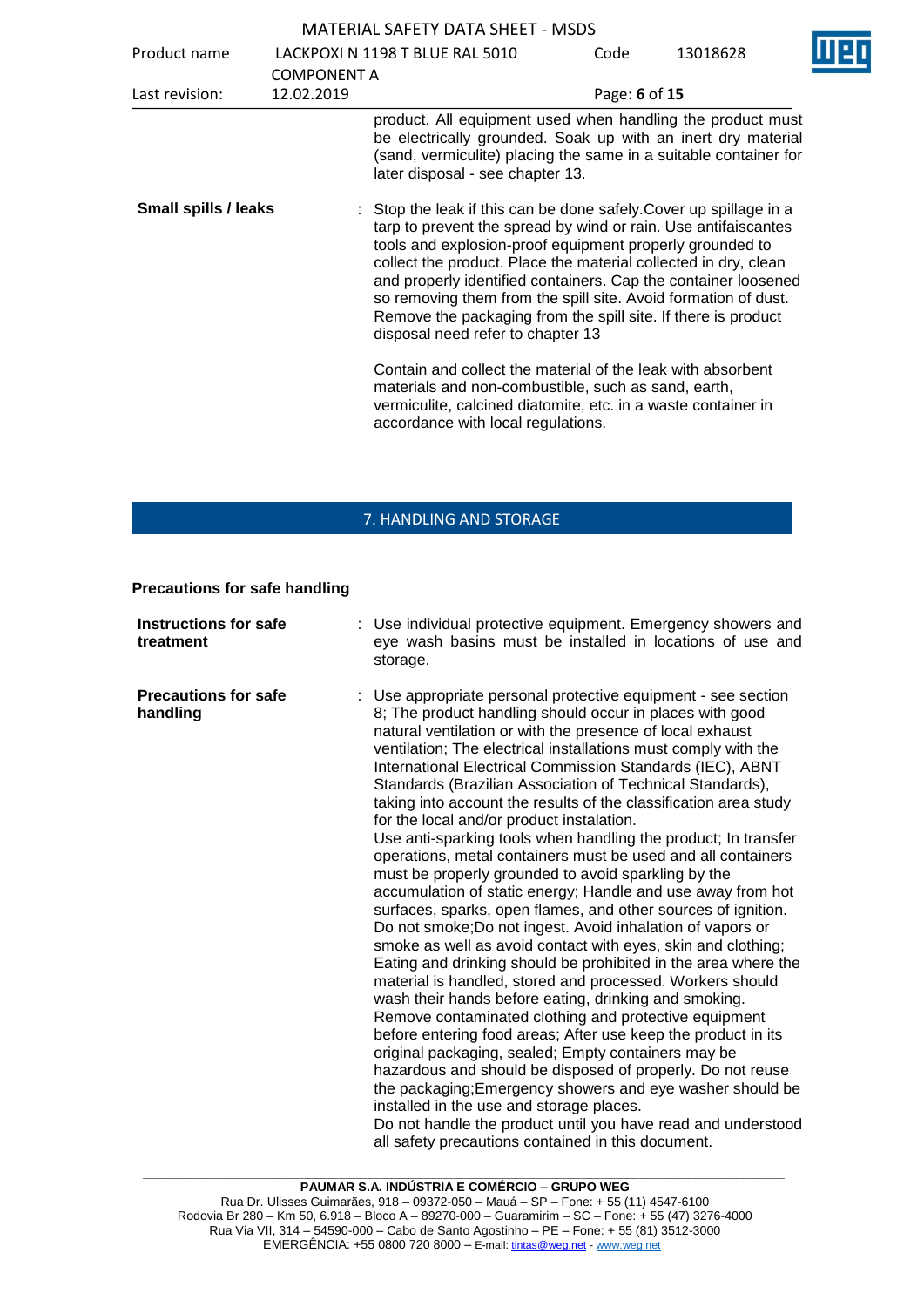|                                          |                                  | <b>MATERIAL SAFETY DATA SHEET - MSDS</b>                                                                                                                                                                                                                                                                                                                                                                                                                                                                                                                                                                                                                                                                                                                                                                                                                                                                                                                                                                                                                                                                                                                                                                                                                                                                                                                                                                                                                                                                                                                                                                                       |               |          |
|------------------------------------------|----------------------------------|--------------------------------------------------------------------------------------------------------------------------------------------------------------------------------------------------------------------------------------------------------------------------------------------------------------------------------------------------------------------------------------------------------------------------------------------------------------------------------------------------------------------------------------------------------------------------------------------------------------------------------------------------------------------------------------------------------------------------------------------------------------------------------------------------------------------------------------------------------------------------------------------------------------------------------------------------------------------------------------------------------------------------------------------------------------------------------------------------------------------------------------------------------------------------------------------------------------------------------------------------------------------------------------------------------------------------------------------------------------------------------------------------------------------------------------------------------------------------------------------------------------------------------------------------------------------------------------------------------------------------------|---------------|----------|
| Product name                             |                                  | LACKPOXI N 1198 T BLUE RAL 5010                                                                                                                                                                                                                                                                                                                                                                                                                                                                                                                                                                                                                                                                                                                                                                                                                                                                                                                                                                                                                                                                                                                                                                                                                                                                                                                                                                                                                                                                                                                                                                                                | Code          | 13018628 |
| Last revision:                           | <b>COMPONENT A</b><br>12.02.2019 |                                                                                                                                                                                                                                                                                                                                                                                                                                                                                                                                                                                                                                                                                                                                                                                                                                                                                                                                                                                                                                                                                                                                                                                                                                                                                                                                                                                                                                                                                                                                                                                                                                | Page: 7 of 15 |          |
|                                          |                                  | Use appropriate personal protective equipment - see section<br>8; The product handling should occur in places with good<br>natural ventilation or with the presence of local exhaust<br>ventilation; The electrical installations must comply with the<br>International Electrical Commission Standards (IEC), ABNT<br>Standards (Brazilian Association of Technical Standards),<br>taking into account the results of the classification area study<br>for the local and/or product instalation.<br>Use anti-sparking tools when handling the product; In transfer<br>operations, metal containers must be used and all containers<br>must be properly grounded to avoid sparkling by the<br>accumulation of static energy; Handle and use away from hot<br>surfaces, sparks, open flames, and other sources of ignition.<br>Do not smoke; Do not ingest. Avoid inhalation of vapors or<br>smoke as well as avoid contact with eyes, skin and clothing;<br>Eating and drinking should be prohibited in the area where the<br>material is handled, stored and processed. Workers should<br>wash their hands before eating, drinking and smoking.<br>Remove contaminated clothing and protective equipment<br>before entering food areas; After use keep the product in its<br>original packaging, sealed; Empty containers may be<br>hazardous and should be disposed of properly. Do not reuse<br>the packaging; Emergency showers and eye washer should be<br>installed in the use and storage places.<br>Do not handle the product until you have read and understood<br>all safety precautions contained in this document. |               |          |
| <b>Fire protection</b>                   |                                  | Only use in well-ventilated locations, to prevent accumulation<br>of vapors in explosive concentrations.All conductive elements<br>of the system, in contact with the product, must be electrically<br>grounded Keep away from heat and sources of ignition. Tools<br>that do not produce sparks should be used. Do not smoke.                                                                                                                                                                                                                                                                                                                                                                                                                                                                                                                                                                                                                                                                                                                                                                                                                                                                                                                                                                                                                                                                                                                                                                                                                                                                                                 |               |          |
| <b>Storage conditions</b>                |                                  |                                                                                                                                                                                                                                                                                                                                                                                                                                                                                                                                                                                                                                                                                                                                                                                                                                                                                                                                                                                                                                                                                                                                                                                                                                                                                                                                                                                                                                                                                                                                                                                                                                |               |          |
| Substances to be avoid                   |                                  | : Keep away from oxidising agents, strong acid solutions and<br>strong alkaline solutions.                                                                                                                                                                                                                                                                                                                                                                                                                                                                                                                                                                                                                                                                                                                                                                                                                                                                                                                                                                                                                                                                                                                                                                                                                                                                                                                                                                                                                                                                                                                                     |               |          |
|                                          |                                  | Keep away from oxidising agents, strong acid solutions and<br>strong alkaline solutions.                                                                                                                                                                                                                                                                                                                                                                                                                                                                                                                                                                                                                                                                                                                                                                                                                                                                                                                                                                                                                                                                                                                                                                                                                                                                                                                                                                                                                                                                                                                                       |               |          |
| <b>Storage conditions</b>                |                                  | The electrical installation must comply with NEC(National<br>Electrical Code) or IEC (International Electrical Commission)<br>standards and/or those of the ABNT (Brazilian Association of<br>Technical Standards). The floor of the storage area must be<br>impermeable, non-combustible and must have ditches that<br>allow run off into the containment reservoir. Storage tanks<br>must be surrounded by embankments and have drains in case<br>of leakage.                                                                                                                                                                                                                                                                                                                                                                                                                                                                                                                                                                                                                                                                                                                                                                                                                                                                                                                                                                                                                                                                                                                                                                |               |          |
| <b>Appropriate storage</b><br>conditions |                                  | : Store the material in covered, dry, well ventilated and<br>identified areasKeep out of direct sunlight. Store in a closed<br>container.                                                                                                                                                                                                                                                                                                                                                                                                                                                                                                                                                                                                                                                                                                                                                                                                                                                                                                                                                                                                                                                                                                                                                                                                                                                                                                                                                                                                                                                                                      |               |          |
| Inappropriate storage<br>conditions      |                                  | Exposed to elevated temperatures, sun and rain. Close to<br>oxidizing agents. Close to food. Close to sources of heat and<br>ignition.                                                                                                                                                                                                                                                                                                                                                                                                                                                                                                                                                                                                                                                                                                                                                                                                                                                                                                                                                                                                                                                                                                                                                                                                                                                                                                                                                                                                                                                                                         |               |          |

**PAUMAR S.A. INDÚSTRIA E COMÉRCIO – GRUPO WEG**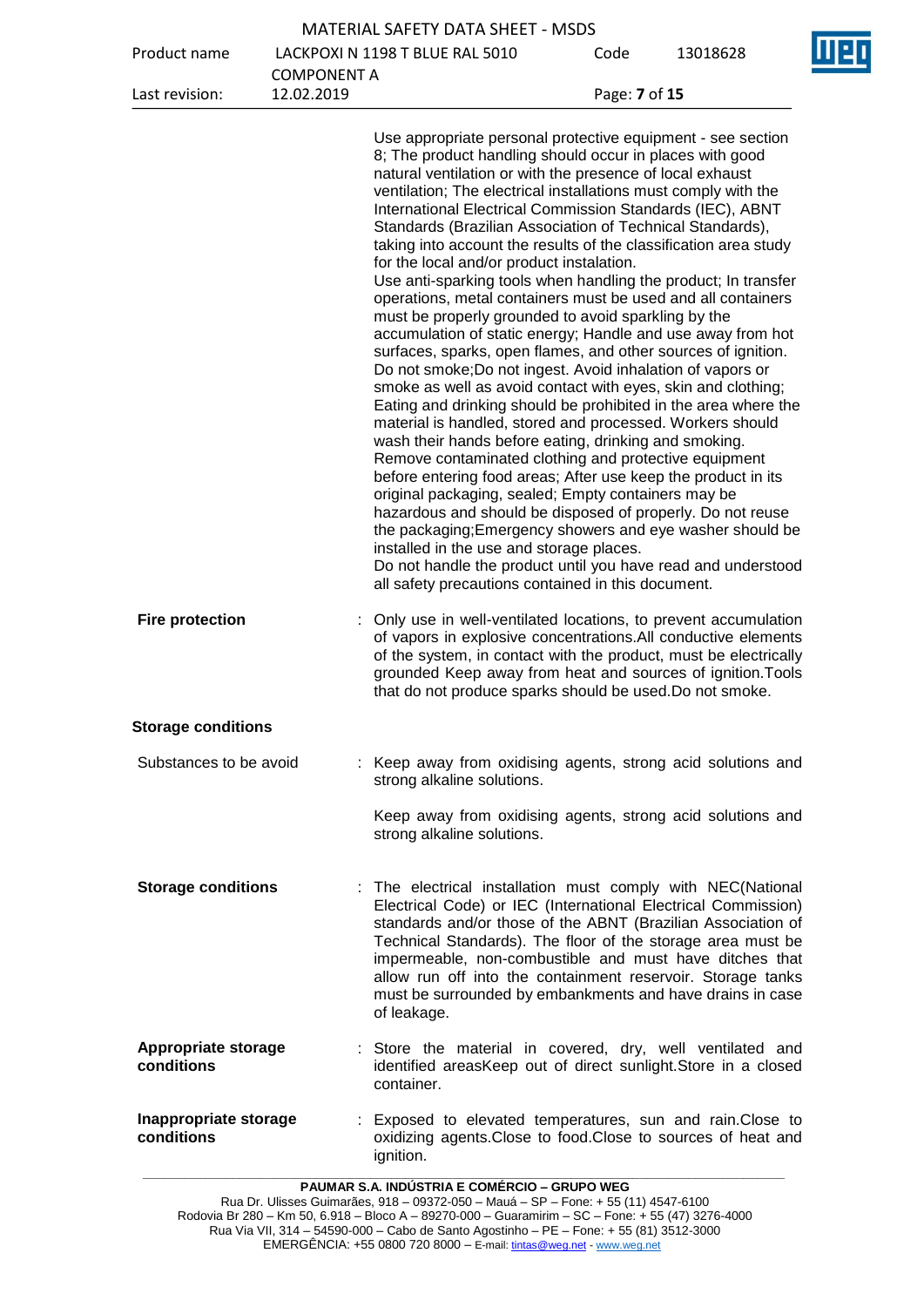|                                      |                                  | <b>MATERIAL SAFETY DATA SHEET - MSDS</b>                                                                                                                            |               |          |  |
|--------------------------------------|----------------------------------|---------------------------------------------------------------------------------------------------------------------------------------------------------------------|---------------|----------|--|
| Product name                         |                                  | LACKPOXI N 1198 T BLUE RAL 5010                                                                                                                                     | Code          | 13018628 |  |
| Last revision:                       | <b>COMPONENT A</b><br>12.02.2019 |                                                                                                                                                                     | Page: 8 of 15 |          |  |
| <b>Materials to avoid</b>            |                                  | : Do not store with explosive materials, flammableand/or toxic<br>gases, oxidizing, corrosive substances, or materials that may<br>generate spontaneous combustion. |               |          |  |
| Secure packaging materials           |                                  |                                                                                                                                                                     |               |          |  |
| Recommended packaging<br>materials   |                                  | Amber type glass.<br>Metal packaging                                                                                                                                |               |          |  |
|                                      |                                  | Amber type glass.<br>Metal packaging                                                                                                                                |               |          |  |
| Packaging materials to be<br>avoided |                                  | : Certain plastic materials                                                                                                                                         |               |          |  |
|                                      |                                  | Certain plastic materials                                                                                                                                           |               |          |  |

# 8. EXPOSURE CONTROL – PERSONAL PROTECTION

The information in this chapter contain general guidelines. Chapter 1 should be consulted for any information on the recommended use of this product in different scenarios of exposure.

| <b>Engineering control</b><br>measures | Preferably use the product in adequate application cabin.<br>In case it is not possible, provide exhaustion/ventilation |
|----------------------------------------|-------------------------------------------------------------------------------------------------------------------------|
|                                        | enough to keep the concentration of the agents indicated                                                                |
|                                        | in this section under the limits of tolerance (L.T.),                                                                   |
|                                        | otherwise, use adequate respiratory protection equipment.                                                               |
|                                        | The engineering controls should keep the concentrations                                                                 |
|                                        | of gas/vapour under the limit of LEL - Lower Explosive                                                                  |
|                                        | Limit (see section 9). Use equipment explosion proof.                                                                   |

#### **Control parameters**

## **Occupational Exposure Limits**

| <b>Name</b>        | CAS No.        | <b>TLV/TWA</b>                                                 | <b>TLV/STEL</b>                 | <b>TLV/TETO</b> | Source      |
|--------------------|----------------|----------------------------------------------------------------|---------------------------------|-----------------|-------------|
| SOLVENT XYLENE (S) | 1330-20-7      | 78 ppm340<br>mg/m <sup>3</sup> 100<br>ppm434 mg/m <sup>3</sup> | 150 ppm651<br>mq/m <sup>3</sup> |                 | NR15ACGIH   |
| ETHYL BENZENE      | $100 - 41 - 4$ | 78 ppm340<br>mg/m <sup>3</sup>                                 |                                 |                 | <b>NR15</b> |

\*PPM - parts of vapour or gas per million of parts of contaminated air

\*\* MG/m<sup>3</sup> - miligrams per cubic meter of air.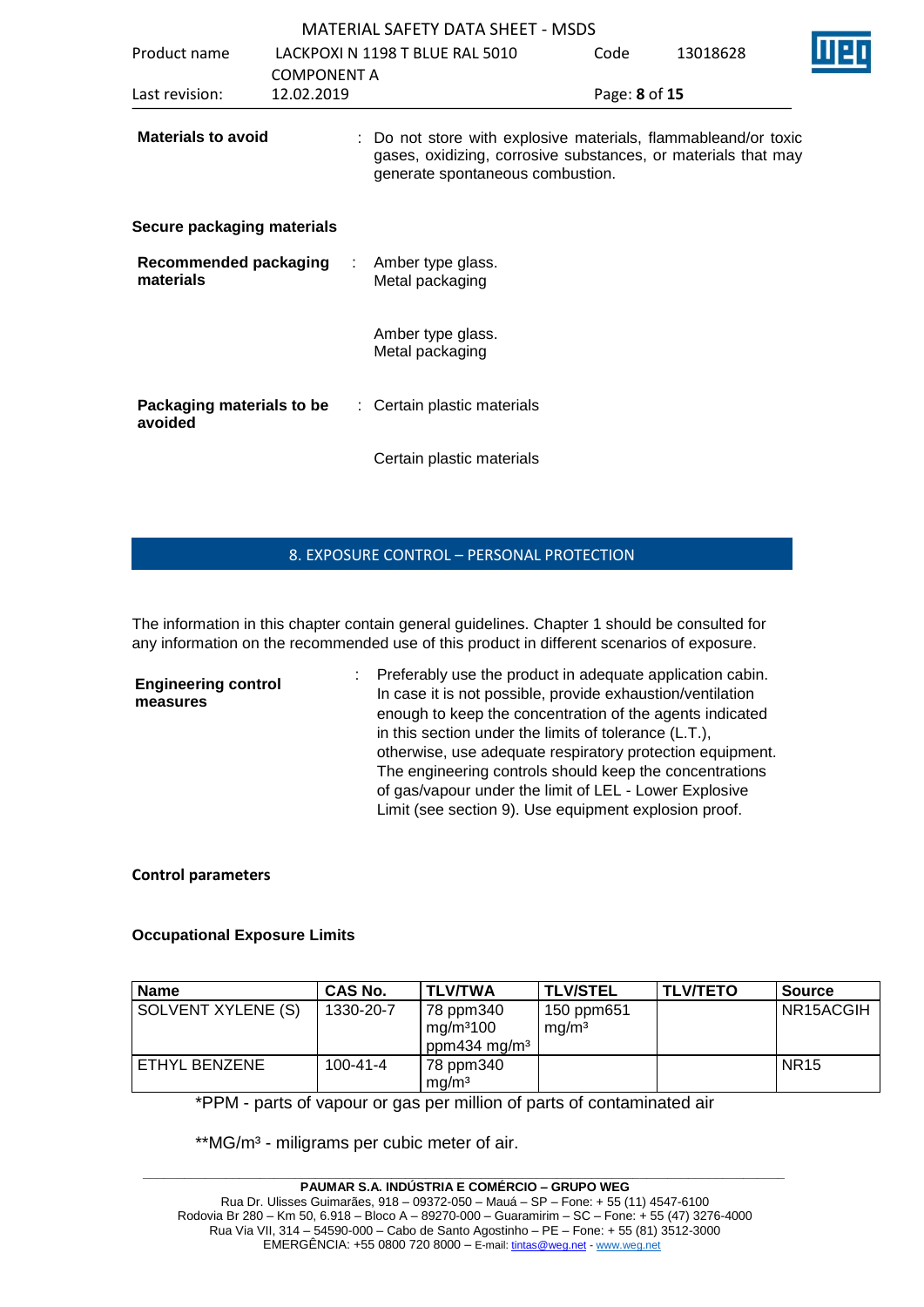|                                                                         |                                  | 1816 LUGL JOL LI LA DATA JULLI                                                                                                                                                                                                         |               |          |  |
|-------------------------------------------------------------------------|----------------------------------|----------------------------------------------------------------------------------------------------------------------------------------------------------------------------------------------------------------------------------------|---------------|----------|--|
| Product name                                                            |                                  | LACKPOXI N 1198 T BLUE RAL 5010                                                                                                                                                                                                        | Code          | 13018628 |  |
| Last revision:                                                          | <b>COMPONENT A</b><br>12.02.2019 |                                                                                                                                                                                                                                        | Page: 9 of 15 |          |  |
| Personal protective equipment required<br><b>Respiratory protection</b> |                                  | $\therefore$ In case of the concentrations are above the indicated<br>tolerance limits, the use of appropriated mask is<br>necessary for this goal (half-face mask or full face mask<br>with filter to organic vapors and acid gases). |               |          |  |
| Eye protection                                                          |                                  | : Use hermetic goggles to protect against liquid splashes.                                                                                                                                                                             |               |          |  |
| <b>Body and skin protection</b>                                         |                                  | : It is recommended the use of apron barber type to<br>protecting upper limbs, trunk and lower limbs in case of<br>splash. In case of risk of static electricity generation the<br>cloth should be antistatic, includin the apron.     |               |          |  |

#### 9. PHYSICAL AND CHEMICAL PROPERTIES

| Form                          |    | Liquid                        |
|-------------------------------|----|-------------------------------|
| <b>State of matter</b>        |    | Liquid                        |
| Color                         |    | <b>Blue</b>                   |
| Odour                         |    | <b>Distinctive</b>            |
| <b>Odour limit</b>            |    | Not applicable                |
| pH                            |    | Not applicable                |
| <b>Melting point</b>          |    | Data not available.           |
| <b>Boiling point</b>          |    | Data not available.           |
| <b>Flash Point (Open cup)</b> |    | 28 °C                         |
| <b>Evaporation rate</b>       |    | Data not available.           |
|                               |    | Data not available.           |
| <b>Inflammation point</b>     | ÷  | Method: Data not available.   |
|                               |    | Method: Data not available.   |
|                               |    |                               |
| <b>Upper explosive limit</b>  |    | Data not available.           |
|                               |    | Data not available.           |
| Lower explosive limit         |    | Data not available.           |
|                               |    | Data not available.           |
| Vapor pressure                | t  | Data not available.           |
| <b>Density</b>                | t. | 1,21 - 1,31 g/cm <sup>3</sup> |

**\_\_\_\_\_\_\_\_\_\_\_\_\_\_\_\_\_\_\_\_\_\_\_\_\_\_\_\_\_\_\_\_\_\_\_\_\_\_\_\_\_\_\_\_\_\_\_\_\_\_\_\_\_\_\_\_\_\_\_\_\_\_\_\_\_\_\_\_\_\_\_\_\_\_\_\_\_\_\_\_\_\_\_\_\_\_\_\_\_\_\_\_\_ PAUMAR S.A. INDÚSTRIA E COMÉRCIO – GRUPO WEG**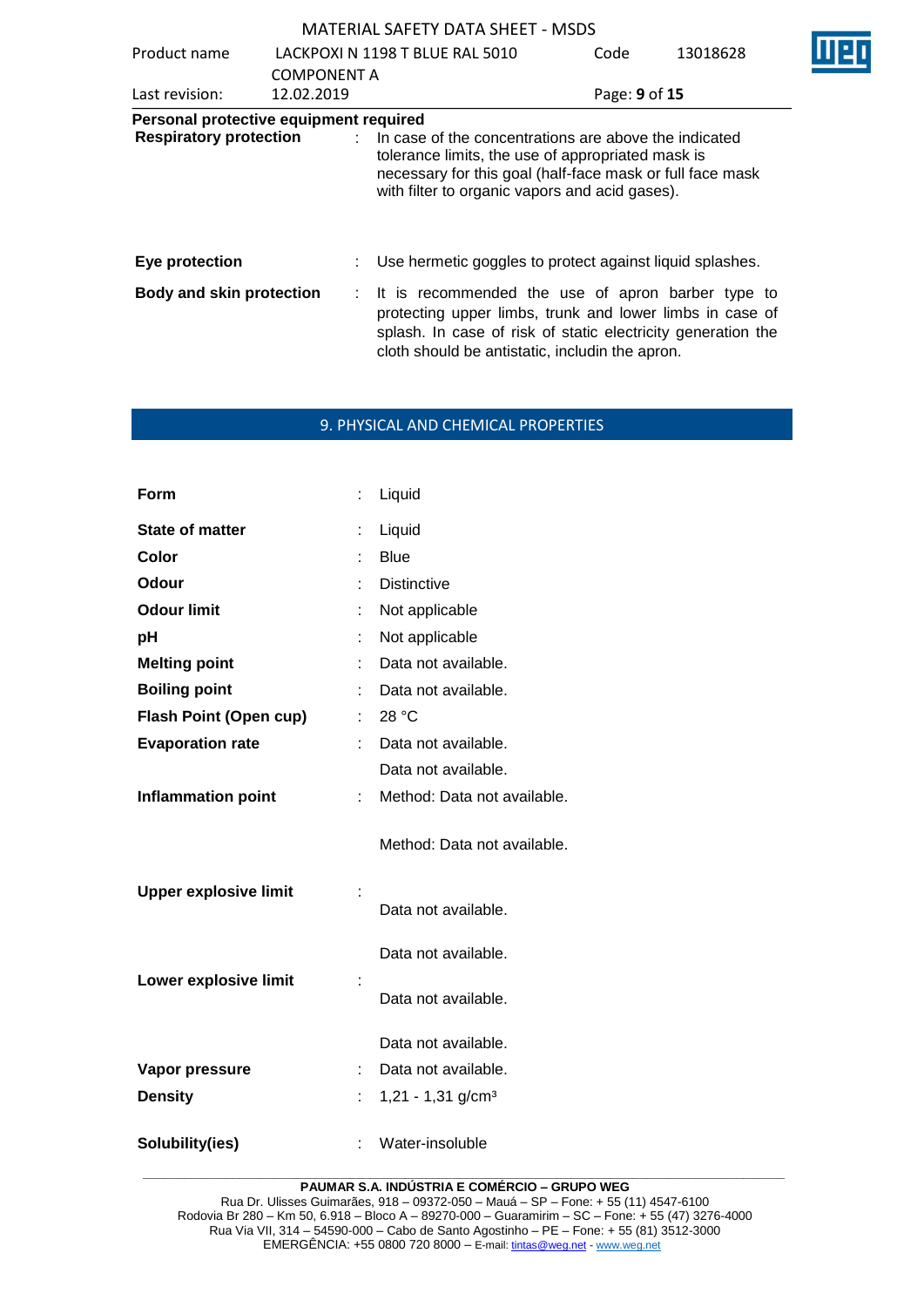|                                          |  |   | <b>MATERIAL SAFETY DATA SHEET - MSDS</b> |                |          |  |
|------------------------------------------|--|---|------------------------------------------|----------------|----------|--|
| Product name<br><b>COMPONENT A</b>       |  |   | LACKPOXI N 1198 T BLUE RAL 5010          | Code           | 13018628 |  |
|                                          |  |   |                                          |                |          |  |
| Last revision:<br>12.02.2019             |  |   |                                          | Page: 10 of 15 |          |  |
| N-octano /water partition<br>coefficient |  |   | : Data not available.                    |                |          |  |
| <b>Auto flammability</b>                 |  | ÷ | Data not available.                      |                |          |  |
|                                          |  |   | Data not available.                      |                |          |  |
| Vapor density                            |  | ÷ | Data not available.                      |                |          |  |
|                                          |  |   | Data not available.                      |                |          |  |
| <b>Decomposition temperature</b>         |  |   |                                          |                |          |  |

# 10. STABILITY AND REACTIVITY

| <b>Reactivity</b>                              |    | Presents no reactivity at room temperature and under normal<br>conditions of use.                                                                                                                         |  |  |
|------------------------------------------------|----|-----------------------------------------------------------------------------------------------------------------------------------------------------------------------------------------------------------|--|--|
| <b>Chemical stability</b>                      |    | : Stable at room temperature and under normal conditions of<br>use. Unstable at temperatures above the flash point.                                                                                       |  |  |
| <b>Possibility of dangerous</b><br>reactions   | ÷. | Presents no reactivity at room temperature and under normal<br>conditions of use.<br>None when the product is stored, applied and processed<br>correctly.                                                 |  |  |
| Need to add additives and<br><b>inhibitors</b> | ÷. | Not necessary.                                                                                                                                                                                            |  |  |
| <b>Conditions to avoid</b>                     |    | Extreme heat and open flame.                                                                                                                                                                              |  |  |
| Incompatible materials                         | ÷. | Do not store with explosive materials, flammableand/or toxic<br>gases, oxidizing, corrosive substances, or materials that may<br>generate spontaneous combustion.<br>Plastic materials soluble in Xylene. |  |  |
|                                                |    | Do not store with explosive materials, flammableand/or toxic<br>gases, oxidizing, corrosive substances, or materials that may<br>generate spontaneous combustion.<br>Plastic materials soluble in Xylene. |  |  |
| Dangerous products of<br>decomposition         |    | : Produces noxious gases such as carbon monoxide (CO),<br>carbon dioxide (CO2) and nitrogen oxides (NOx).                                                                                                 |  |  |

# 11. TOXICOLOGICAL INFORMATION

### **Components**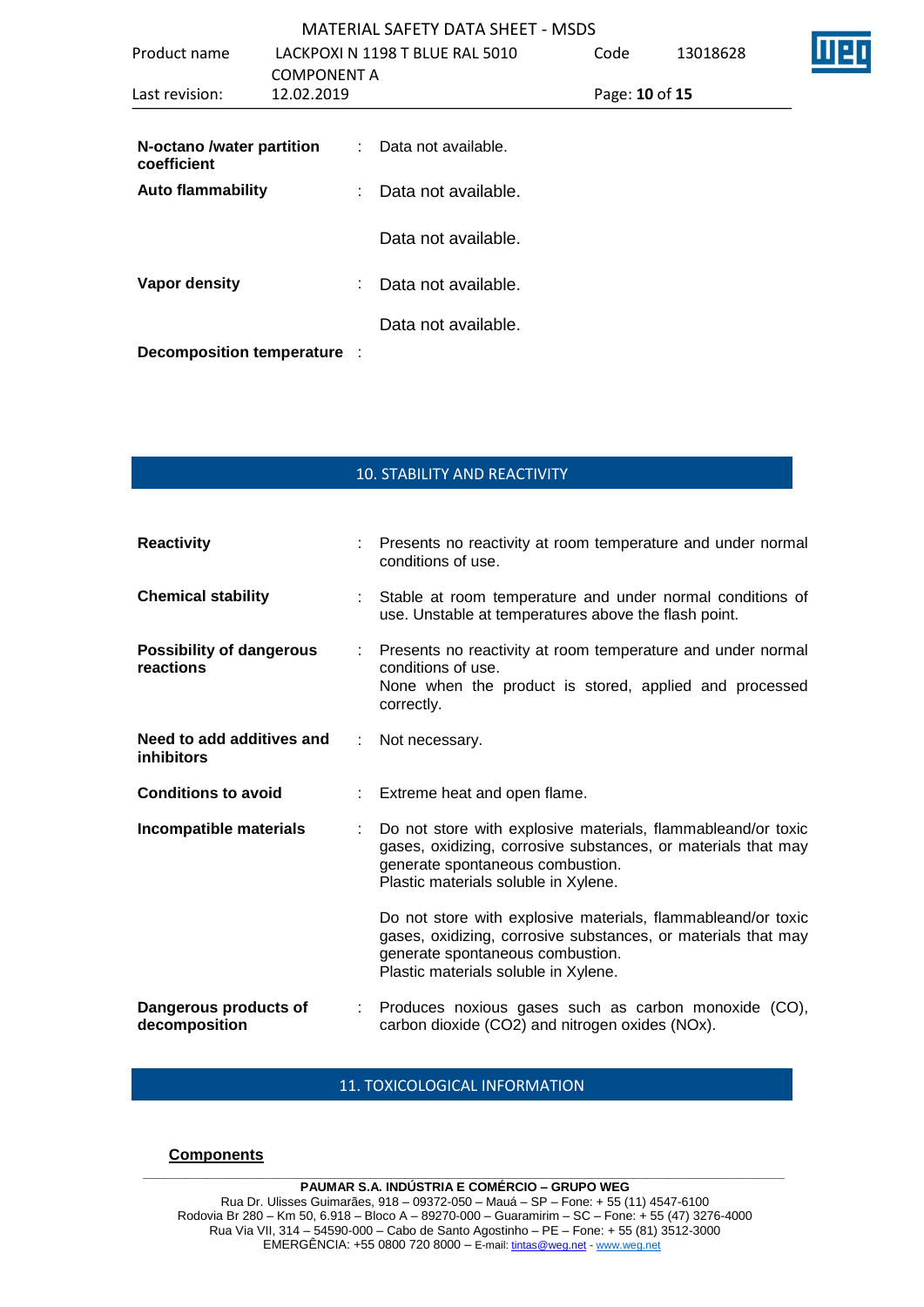|                                                               |                     | <b>MATERIAL SAFETY DATA SHEET - MSDS</b>                              |                         |                     |
|---------------------------------------------------------------|---------------------|-----------------------------------------------------------------------|-------------------------|---------------------|
| Product name                                                  | <b>COMPONENT A</b>  | LACKPOXI N 1198 T BLUE RAL 5010                                       | Code                    | 13018628            |
| Last revision:                                                | 12.02.2019          |                                                                       | Page: 11 of 15          |                     |
| <b>SOLVENT XYLENE (S)</b>                                     |                     |                                                                       |                         |                     |
| Acute toxicity by oral<br>use                                 |                     | Test species<br><b>DL50</b><br>Observations                           | Rat<br>4.300 mg/kg      |                     |
| Acute toxicity by<br>inhalation                               |                     | : Test species<br><b>DL50</b><br>Observations                         | Rat<br>21,7 mg/l4 h     |                     |
| Acute toxicity by<br>cutaneous use                            |                     | : Test species<br><b>DL50</b><br>Observations                         | Rabbit<br>> 1.700 mg/kg | Data not available. |
| <b>Acute toxicity (other</b><br>methods of<br>administration) |                     | Test species<br><b>DL50</b><br><b>LC50</b><br>Non-standard unit value | Data not available.     |                     |
| <b>Corrosion/irritation of</b><br>skin                        |                     | Category 2                                                            |                         |                     |
| Serious eye damage/eye<br><b>irritation</b>                   |                     | : Data not available.                                                 |                         |                     |
| <b>Respiratory or dermal</b><br>sensitivity                   |                     | : Category 1                                                          |                         |                     |
| <b>Mutageneses</b>                                            | Data not available. |                                                                       |                         |                     |
| Carcinogenicity                                               |                     | Data not available.                                                   |                         |                     |
| <b>Toxic effects for</b><br>reproduction                      |                     | Category 1C                                                           |                         |                     |
| Specific target organ<br>toxicity (STOT) - single<br>exposure |                     | : Data not available.                                                 |                         |                     |
| Specific target organ<br>toxicity (STOT) - repeat<br>exposure |                     | : Data not available.                                                 |                         |                     |
| Aspiration hazard                                             |                     | : Data not available.                                                 |                         |                     |
| <b>ETHYL BENZENE</b>                                          |                     |                                                                       |                         |                     |
| Acute toxicity by oral<br>use                                 |                     | Test species<br><b>DL50</b><br>Observations                           | Rat<br>3.500 mg/kg      |                     |
| Acute toxicity by<br>inhalation                               |                     | Rat<br>: Test species<br><b>DL50</b><br>17,2 mg/l4 h<br>Observations  |                         |                     |
| <b>Acute toxicity by</b><br>cutaneous use                     |                     | : Test species<br><b>DL50</b><br><b>Observations</b>                  | Rabbit<br>15.400 mg/kg  |                     |

Data not available.

#### **\_\_\_\_\_\_\_\_\_\_\_\_\_\_\_\_\_\_\_\_\_\_\_\_\_\_\_\_\_\_\_\_\_\_\_\_\_\_\_\_\_\_\_\_\_\_\_\_\_\_\_\_\_\_\_\_\_\_\_\_\_\_\_\_\_\_\_\_\_\_\_\_\_\_\_\_\_\_\_\_\_\_\_\_\_\_\_\_\_\_\_\_\_ PAUMAR S.A. INDÚSTRIA E COMÉRCIO – GRUPO WEG**

: Test species DL50

**Acute toxicity (other** 

**methods of** 

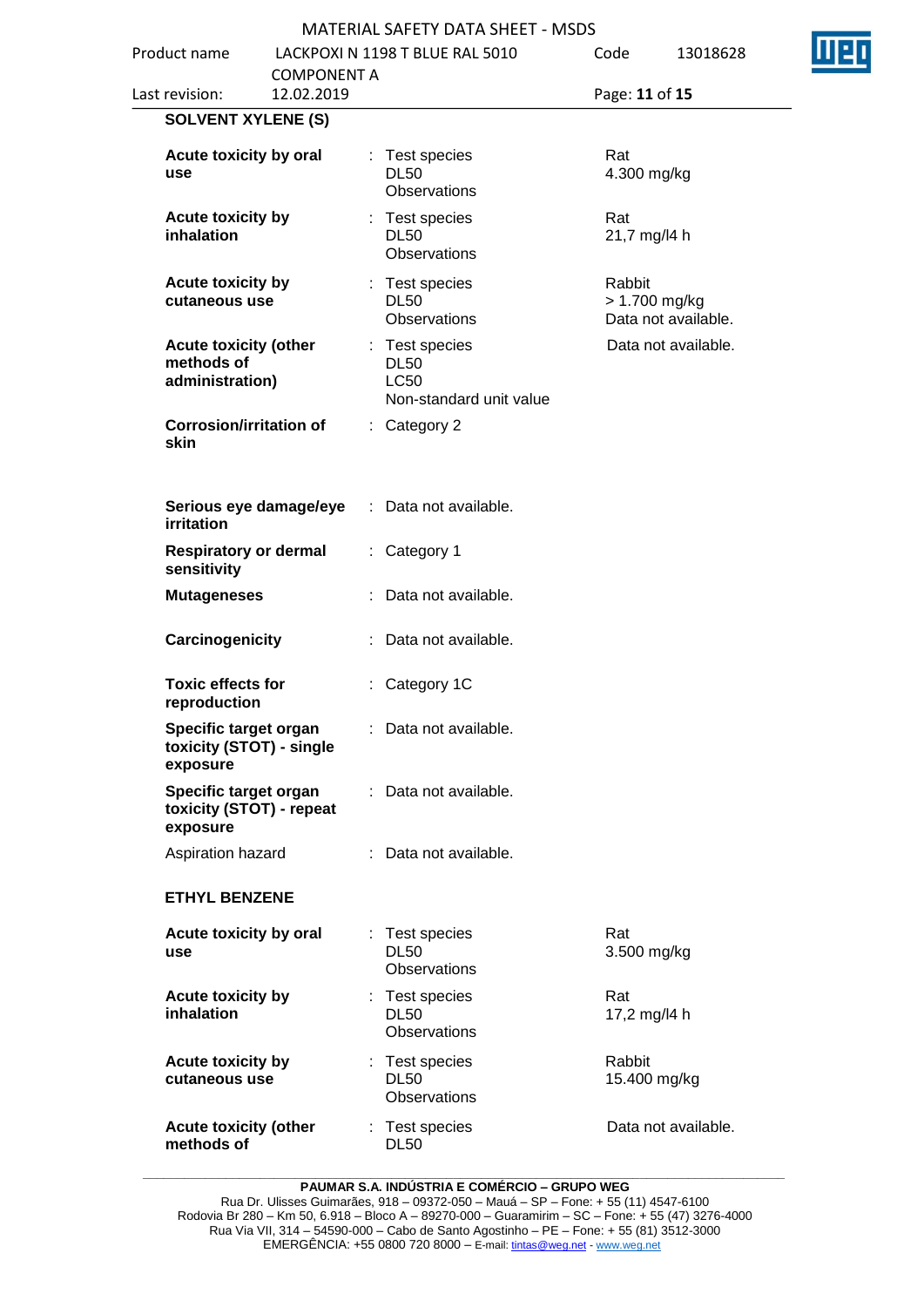| Product name                             |                                                   | LACKPOXI N 1198 T BLUE RAL 5010 | Code                                                                                                                                                         | 13018628       |  |  |
|------------------------------------------|---------------------------------------------------|---------------------------------|--------------------------------------------------------------------------------------------------------------------------------------------------------------|----------------|--|--|
|                                          | <b>COMPONENT A</b>                                |                                 |                                                                                                                                                              |                |  |  |
| Last revision:                           | 12.02.2019                                        |                                 |                                                                                                                                                              | Page: 12 of 15 |  |  |
| administration)                          |                                                   |                                 | <b>LC50</b><br>Non-standard unit value                                                                                                                       |                |  |  |
| skin                                     | <b>Corrosion/irritation of</b>                    |                                 | Data not available.                                                                                                                                          |                |  |  |
| irritation                               | Serious eye damage/eye                            |                                 | : Data not available.                                                                                                                                        |                |  |  |
| sensitivity                              | <b>Respiratory or dermal</b>                      |                                 | Data not available.                                                                                                                                          |                |  |  |
| <b>Mutageneses</b>                       |                                                   |                                 | Data not available.                                                                                                                                          |                |  |  |
| Carcinogenicity                          |                                                   |                                 | : Data not available.                                                                                                                                        |                |  |  |
| <b>Toxic effects for</b><br>reproduction |                                                   |                                 | : Data not available.                                                                                                                                        |                |  |  |
| exposure                                 | Specific target organ<br>toxicity (STOT) - single |                                 | : Data not available.                                                                                                                                        |                |  |  |
| exposure                                 | Specific target organ<br>toxicity (STOT) - repeat |                                 | : Substance based on evidence from studies in experimental<br>animals can probably present a potential to be harmful to<br>human health on repeated exposure |                |  |  |
| Aspiration hazard                        |                                                   |                                 | : Data not available.                                                                                                                                        |                |  |  |

Not classified in terms of toxicity based on the data available.

#### 12. ECOLOGICAL INFORMATION

| <b>Stability in soil</b>                   | The product easily infiltrates into the soil                                            |
|--------------------------------------------|-----------------------------------------------------------------------------------------|
|                                            | The product easily infiltrates into the soil                                            |
| <b>Other toxicological</b><br>observations | Data not available.                                                                     |
| <b>Ecotoxicity</b>                         | Contaminates the ground water.<br>Detrimental to the fauna<br>Detrimental to the flora. |

#### 13. DIOSPOSAL AND TREATMENT CONSIDERATIONS

#### **Recommended methods for final disposal**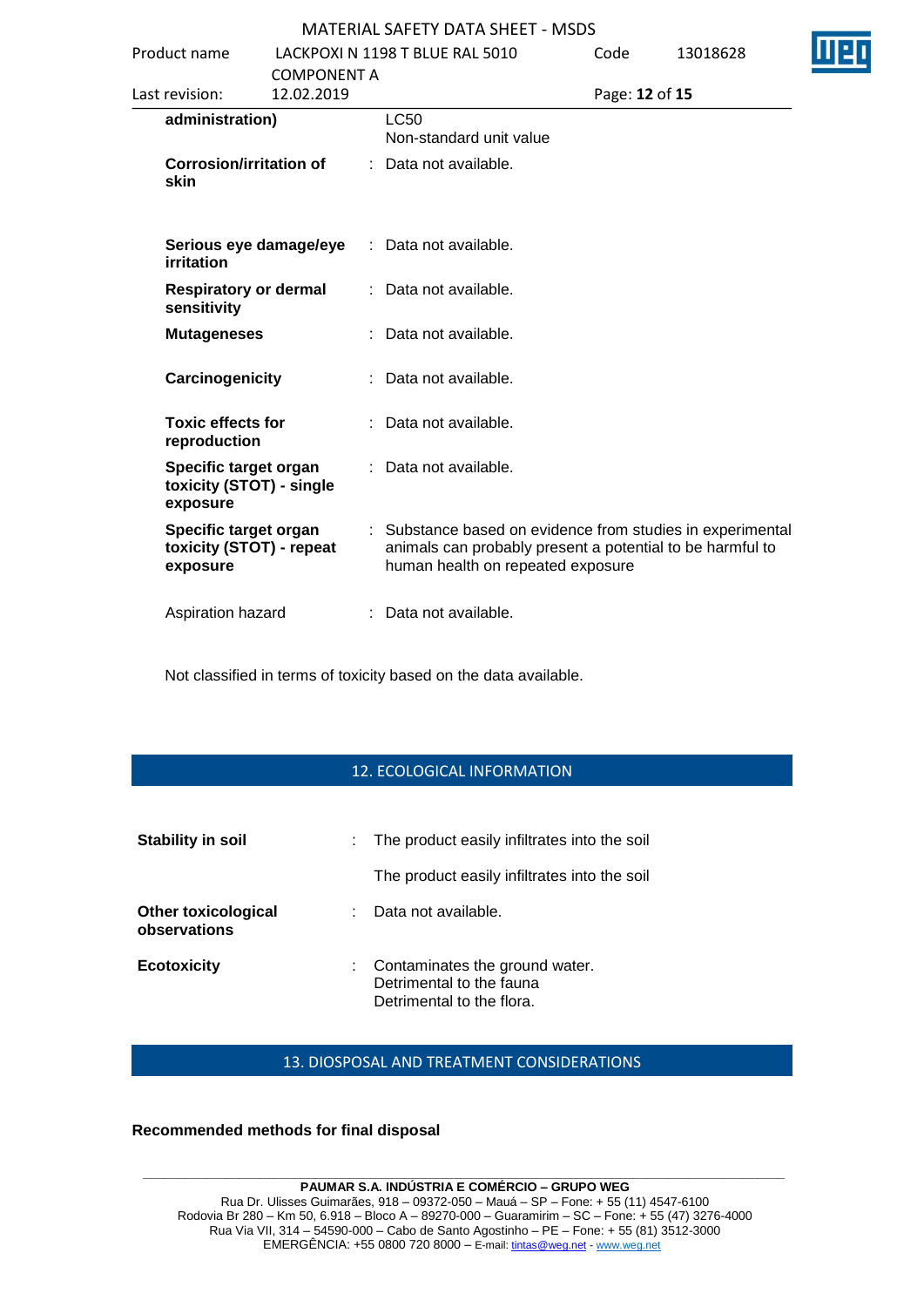| Product name          |                                  | LACKPOXI N 1198 T BLUE RAL 5010                                                                                                                                                                                                 | Code           | 13018628 |
|-----------------------|----------------------------------|---------------------------------------------------------------------------------------------------------------------------------------------------------------------------------------------------------------------------------|----------------|----------|
| Last revision:        | <b>COMPONENT A</b><br>12.02.2019 |                                                                                                                                                                                                                                 | Page: 13 of 15 |          |
| <b>Product</b>        |                                  | : Class I Waste - Dispose of in industrial landfill or a facility<br>authorized for recycling in accordance with federal, stateor<br>local regulations                                                                          |                |          |
| Waste                 |                                  | Class I Waste - Dispose of in industrial landfill or a facility<br>authorized for recycling in accordance with federal, stateor<br>local regulations                                                                            |                |          |
| <b>Used packaging</b> |                                  | Clean packaging should be sent for recycling. Packaging with<br>class I waste should be disposed of in industrial landfill or a<br>facility authorized for recycling in accordance with federal,<br>state or local regulations. |                |          |

#### 14. TRANSPORTATION INFORMATION

| fLand                |                                                                                                                                 |
|----------------------|---------------------------------------------------------------------------------------------------------------------------------|
| <b>ONU</b>           | : 1263                                                                                                                          |
| <b>Class of risk</b> | : 3                                                                                                                             |
| <b>Risk number</b>   | $\therefore$ 30                                                                                                                 |
| Packaging group      | : III                                                                                                                           |
| <b>Name</b>          | Paint (including coats, lacquers, enamels, colorant, gum-<br>lacquers, varnishes, polishes, liquid fillers and liquid lacquers) |

| <b>Shipping</b>                  |                                  |                                                                                                                                 |                                                                                                                                 |  |  |  |
|----------------------------------|----------------------------------|---------------------------------------------------------------------------------------------------------------------------------|---------------------------------------------------------------------------------------------------------------------------------|--|--|--|
|                                  | <b>ONU</b>                       |                                                                                                                                 | : 1263                                                                                                                          |  |  |  |
|                                  | <b>Class of risk</b>             |                                                                                                                                 | $\therefore$ 3                                                                                                                  |  |  |  |
|                                  | Packaging group                  |                                                                                                                                 | : III                                                                                                                           |  |  |  |
|                                  | EmS                              |                                                                                                                                 | F-E                                                                                                                             |  |  |  |
|                                  | <b>MFAG</b>                      |                                                                                                                                 | 310                                                                                                                             |  |  |  |
| Appropriate name for<br>dispatch |                                  | Paint (including coats, lacquers, enamels, colorant, gum-<br>lacquers, varnishes, polishes, liquid fillers and liquid lacquers) |                                                                                                                                 |  |  |  |
| Air transport                    |                                  |                                                                                                                                 |                                                                                                                                 |  |  |  |
|                                  | <b>ONU</b>                       |                                                                                                                                 | : 1263                                                                                                                          |  |  |  |
|                                  | <b>Class of risk</b>             |                                                                                                                                 | : 3                                                                                                                             |  |  |  |
|                                  | <b>Packaging group</b>           |                                                                                                                                 | : III                                                                                                                           |  |  |  |
|                                  | Appropriate name for<br>dispatch |                                                                                                                                 | Paint (including coats, lacquers, enamels, colorant, gum-<br>lacquers, varnishes, polishes, liquid fillers and liquid lacquers) |  |  |  |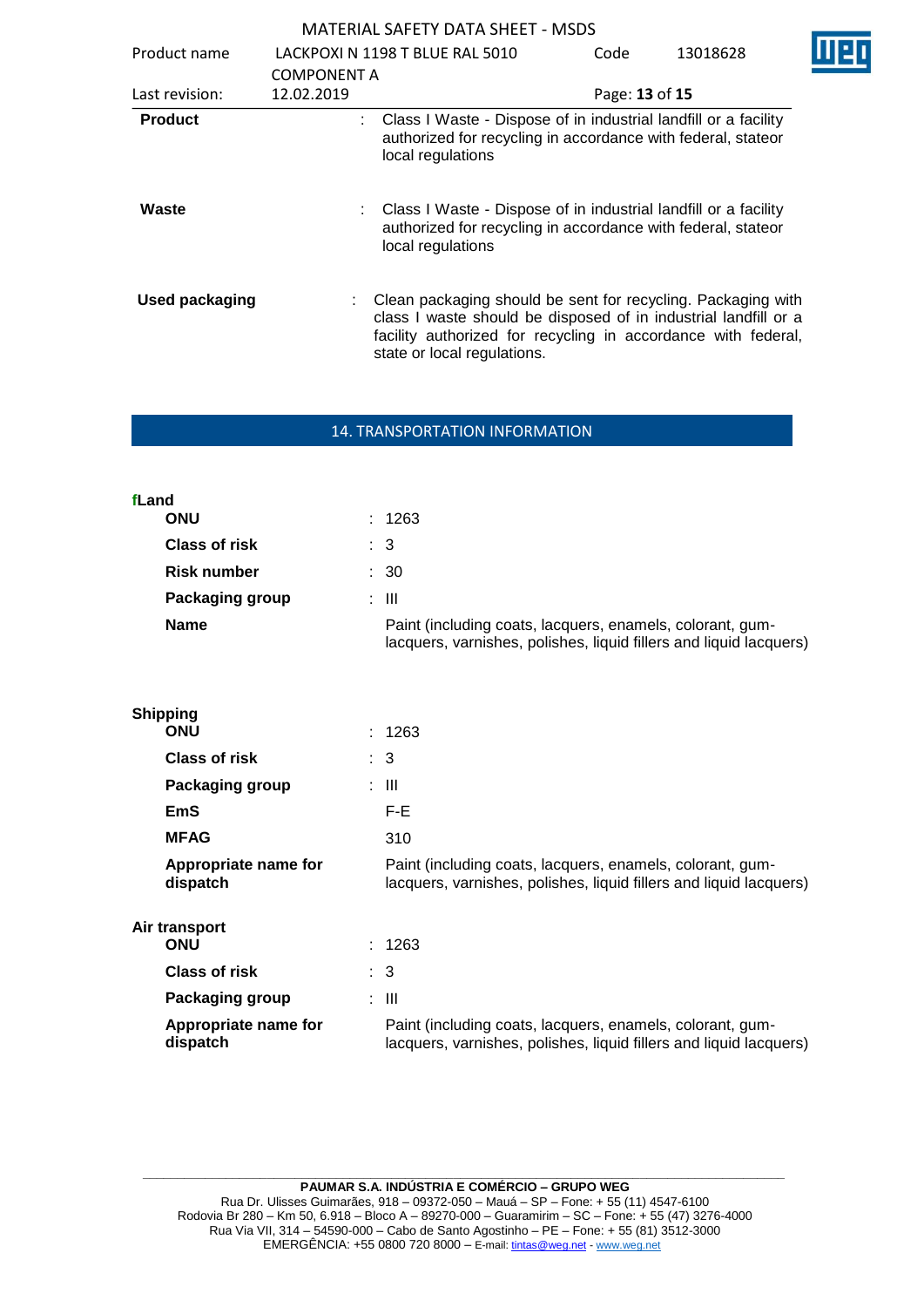Code 13018628



Product name LACKPOXI N 1198 T BLUE RAL 5010 COMPONENT A<br>12.02.2019 Last revision: 12.02.2019 Page: **14** of **15**

15. REGULATORY INFORMATION

This MSDS (Material Safety Data Sheet) was generated according to the criteria of NBR 14725/2014. (Brazilian standard that defines the GHS).

| Specific Regulations for the | Federal Decree No. 2657, July 3rd, 1998.                                      |  |  |
|------------------------------|-------------------------------------------------------------------------------|--|--|
| <b>Chemical Product.</b>     | Ordinance No. 229, May 24th, 2011 - Changes to Regulatory<br>Standard No. 26. |  |  |
|                              | ABNT NBR 14725: 2014 - valid from 19/12/2014 -                                |  |  |
|                              | Amendment 1 (19/11/2014).                                                     |  |  |
|                              | Law No. 12305, August 2nd 2010 (Solid Waste National<br>Policy).              |  |  |
|                              | Decree No. 7404, December 23rd, 2010.                                         |  |  |
|                              | Resolution ANTT N° 5.232, December 14th 2016.                                 |  |  |

# 16. ADDITIONAL INFORMATION

#### **Acronyms Used:**

**Legenda:**

| <b>CAS</b>      | <b>Chemical Abstract Service</b>                          |
|-----------------|-----------------------------------------------------------|
| VO              | <b>Organic Vapors</b>                                     |
| <b>NEC</b>      | National Eletrical code/Código Nacional de Eletricidade   |
| IEC:            | International Eletrical Commision                         |
| <b>ABNT</b>     | <b>Brazilian Association of Technical Standards</b>       |
| <b>ACGIH</b>    | American Conference of Governmental Industrial Hygienists |
| <b>TLV</b>      | <b>Threshold Limit Values</b>                             |
| <b>TLV/TWA</b>  | Time Weighted Average                                     |
| <b>TLV/STEL</b> | Short Term Exposure Limit                                 |
| TLC/C:          | Tolerance Limit - Ceiling Value                           |
| EPI:            | Individual Protective Equipment                           |
| <b>CA</b>       | <b>Approval Certificate</b>                               |
| <b>PPRA</b>     | <b>Environmental Risk Prevention Program</b>              |
| <b>NR</b>       | <b>Regulatory Standard</b>                                |
| <b>NFPA</b>     | National Fire Protection Agency                           |
| mmHg            | Millimeters of mercury - pressure unit                    |
| <b>DL50</b>     | Lethal Dose average                                       |

#### **\_\_\_\_\_\_\_\_\_\_\_\_\_\_\_\_\_\_\_\_\_\_\_\_\_\_\_\_\_\_\_\_\_\_\_\_\_\_\_\_\_\_\_\_\_\_\_\_\_\_\_\_\_\_\_\_\_\_\_\_\_\_\_\_\_\_\_\_\_\_\_\_\_\_\_\_\_\_\_\_\_\_\_\_\_\_\_\_\_\_\_\_\_ PAUMAR S.A. INDÚSTRIA E COMÉRCIO – GRUPO WEG**